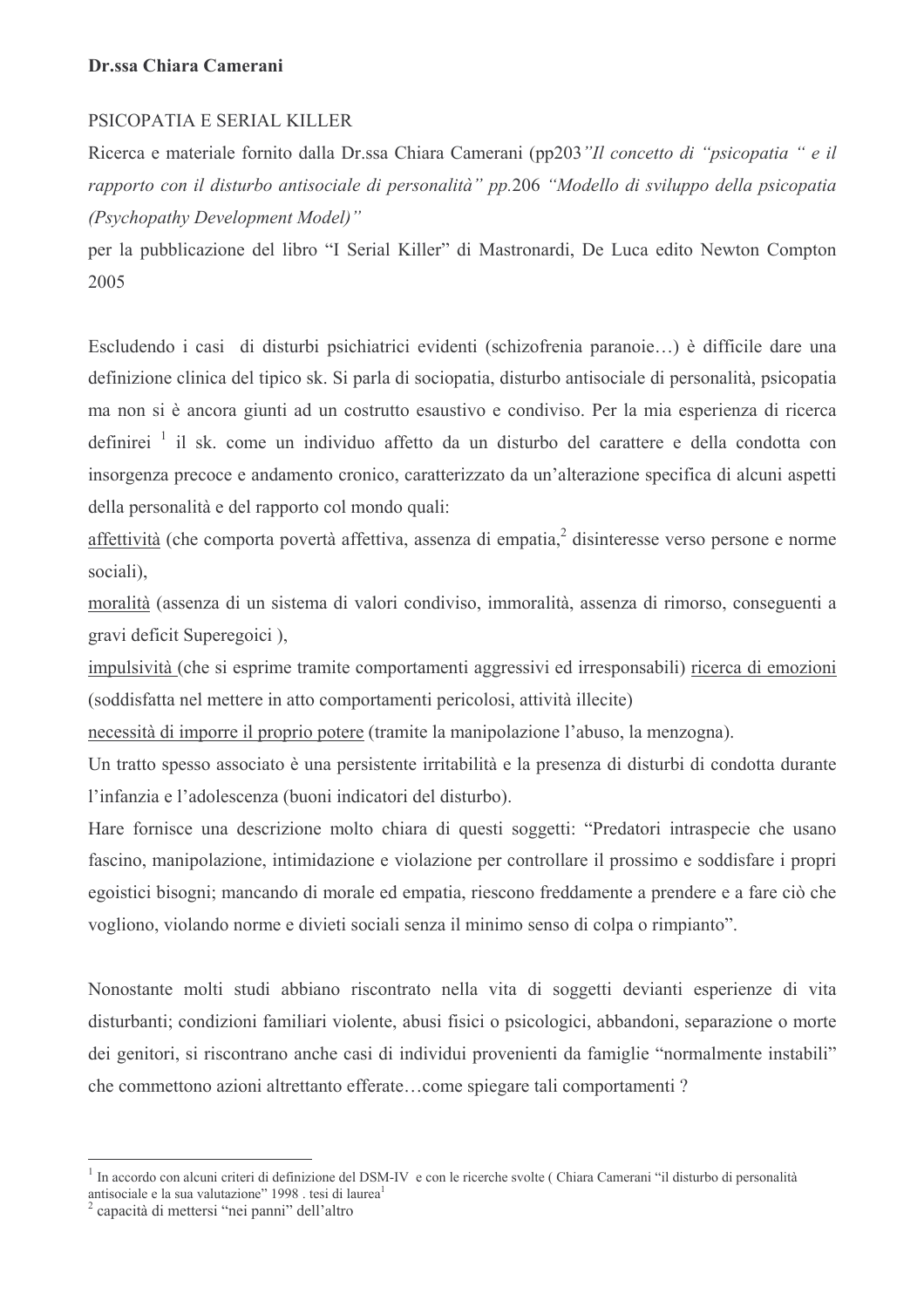Talvolta tendiamo a considerare erroneamente lo sviluppo come un processo *tout-court*. Se valutassimo separatamente l'acquisizione delle diverse competenze ed andassimo ad osservare la delicata alchimia che sottostà la combinazione tra caratteristiche materne, caratteristiche del bambino, eventi particolari, e circostanze di vita potremmo cominciare ad intuire come una persona del tutto normale sia perfettamente in grado di sterminare, ad esempio, la propria famiglia.

Le linee di sviluppo seguono diversi percorsi; quello cognitivo (comprensione di problemi relativi ad oggetti e relazioni di tipo fisico), lo sviluppo sociale (comprensione delle modalità d'azione nel contesto interpersonale) e lo sviluppo morale (comprensione di come le persone dovrebbero agire)<sup>3</sup>. Pur essendo legato alle prime due condizioni, lo sviluppo morale non è riconducibile ad esse, anzi, ciascuno degli aspetti citati può evolvere autonomamente ed è funzione dei primi anni di vita...

Spesso tendiamo a considerare traumatici esclusivamente episodi eclatanti, ma non dobbiamo farci trarre in inganno, non sempre infatti i traumi sono così evidenti; In alcuni casi potremmo parlare di "combinazioni"

Quay (1977), suggerisce la possibilità di una predisposizione biologica (impulsività, distacco..) del bambino che ostacola il contatto e provoca un allontanamento da parte dei genitori, i quali reagirebbero negativamente (durezza, rifiuto, incoerenza) esacerbando o stabilizzando un tratto già presente. Particolari aspetti di carattere (bambini con temperamenti particolari, troppo sensibili, molto agitati) possono combinarsi perfettamente con certe caratteristiche materne o venire frustrate dalle stesse divenendo così fonti di insicurezza, di incomprensione emotiva, di allontanamento affettivo.

Per capire meglio dobbiamo introdurre il concetto di temperamento.

Con questo termine si intendono tratti di personalità per lo più costituzionali, che appaiono nella prima infanzia e si mantengono costanti nel tempo.

Il New York Constitutional Study identifica nove dimensioni di temperamento, quattro delle quali stabili e geneticamente determinate: livello di attività, socialità, impulsività, emotività.

Questi tratti, se presenti a livelli elevati, combinandosi con quelli delle persone che interagiscono col bambino, possono contribuire a determinare comportamenti aggressivi e antisociali. In questa prospettiva è comprensibile come una "disposizione" individuale (l'iperattività infantile, ad esempio, che è un elemento frequente nei soggetti antisociali) può divenire elemento "disturbante" nelle pratiche educative e di gestione della famiglia, la quale reagendo in maniera inadeguata,

 $3$  Sirnon & Benelli 1984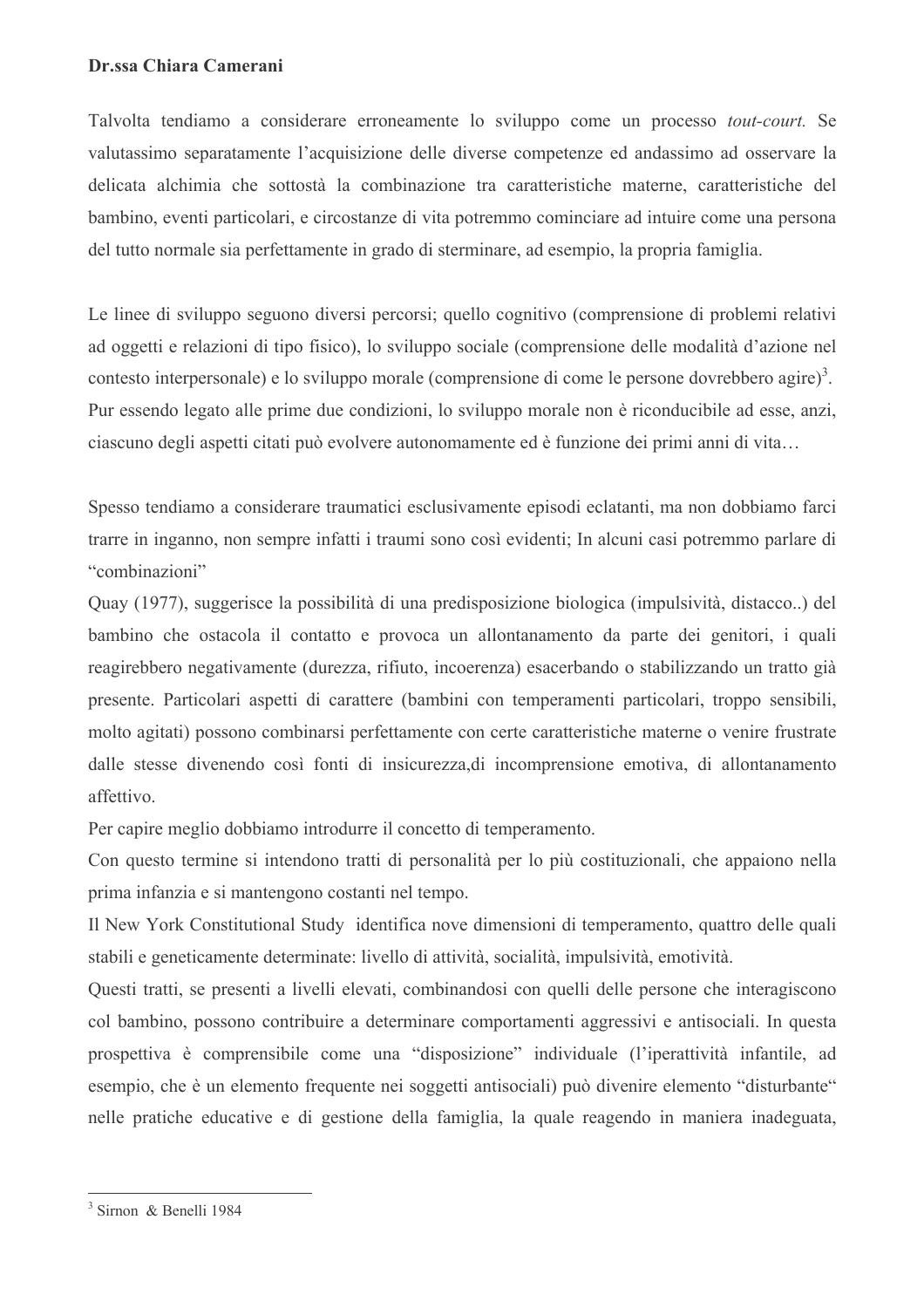punitiva, violenta, anaffettiva (per difficoltà reali poste dal bambino o per inettitudine) instaurerà le basi del disagio che si ripercuoterà sui processi di socializzazione.

Il temperamento impulsivo risulta presente già in età precoce ed è considerato un buon indicatore del disturbo antisociale se presente durante l'infanzia e l'adolescenza.

L'impulsività comporta una tendenza irrinunciabile allo scarico, alla soddisfazione, all'azione; ne deriva un comportamento aggressivo, facile alla rissa, sconsiderato, incurante delle conseguenze delle proprie azioni, irresponsabile.

Anche in presenza di aspetti di carattere "difficili" il bambino ha in sè tante risorse che ne facilitano l'adattamento. Tra queste la tendenza innata alla reciprocità, al rapporto (l'aumento dell'attenzione vigile alla voce ed al viso umano, la partecipazione al contatto di sguardi, l'imitazione). Questa tendenza alla socializzazione ha una natura diadica, in essa infatti, anche l'adulto attiva dei meccanismi innati di rapporto (uso del linguaggio infantile...).

Quando questa sincronia e reciprocità manca per ragioni costituzionali o contestuali (madre stressata o poco paziente, depressione post-partum), il bambino si chiude in se stesso e perde la capacità di entrare in contatto.

Ciò può fornire una spiegazione della freddezza, della mancanza di connessione con gli altri spesso riscontrata in soggetti che commettono azioni criminali : in assenza (reale o percepita) di legami umani la coscienza non può formarsi, né tantomeno la capacità di autoosservazione e autocritica così importante nel rapporto con se stessi e con gli altri.

Ne deriva una povertà emotiva che diviene nel tempo fonte di intollerabile tensione spingendo il soggetto verso la ricerca di scosse fisiche, sensazioni forti per affermare un'esistenza che altrimenti sarebbe vuota. Inoltre, nella condizione di totale chiusura al mondo della relazioni tipica dello psicopatico, si insinua la ricerca dell'esercizio del potere, che è spesso la molla di molti omicidi a sfondo sadico e risulta essere fonte di emozioni e di autostimolazione<sup>4</sup>.

Il bambino impara a controllare il suo comportamento in relazione alla risposta dell'adulto significativo in termini di piacere/dispiacere. Questo "monitoraggio affettivo" funge da guida al suo comportamento "sociale." Quando l'adulto è incostante, violento o (nel caso di un bambino estremamente sensibile) distratto o incoerente, il bambino non è incentivato ad acquisire un comportamento adeguato e sviluppa un sentimento di inaffidabilità, inadeguatezza riferito a se stesso e agli altri ed una possibile tendenza ad interpretare il comportamento altrui come minaccioso ed ostile (perché incomprensibile)<sup>5</sup>. Ne risulta il consolidarsi di un pregiudizio

<sup>&</sup>lt;sup>4</sup> A questo proposito, si noti che individui antisociali riportano spesso esperienze di vita disturbanti

<sup>&</sup>lt;sup>5</sup> altro elemento frequente in soggetti devianti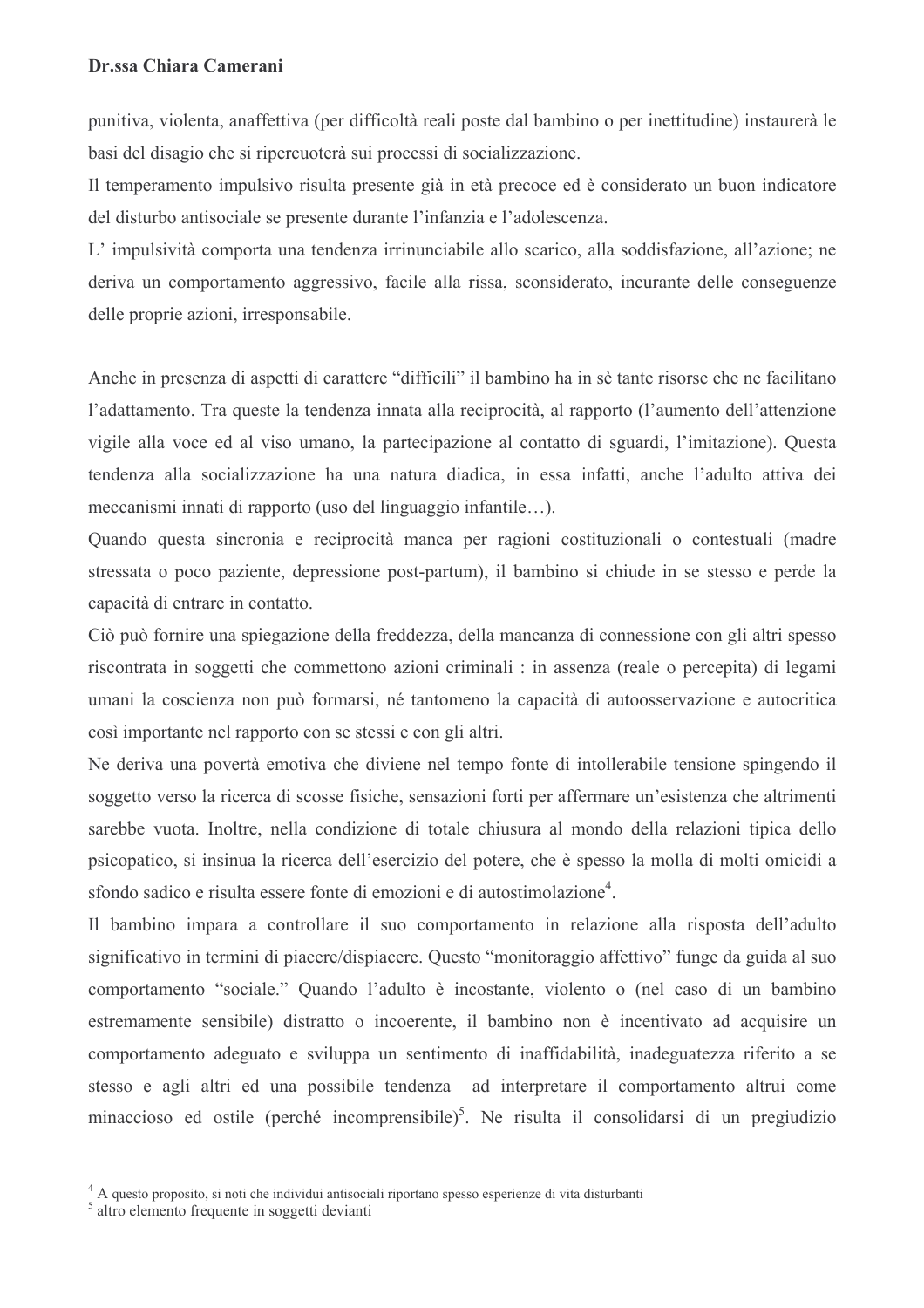persistente: "Io sono inaccettabile e indegno di essere amato; non bisogna fidarsi della gente". Insicurezza e sfiducia, naturalmente, disturberanno il processo di socializzazione<sup>6</sup>.

Il ritardo o l'assenza di sviluppo morale, come già sostenuto, sono in relazione con le motivazioni che spingono l'individuo a conformarsi alle norme morali.

In quest'ambito emerge l'importanza delle dinamiche affettive precoci, della corretta introjezione, dei meccanismi di imitazione e identificazione. Se un soggetto non instaura relazioni, non prova affetto per le persone che lo circondano e che vanno a costituire la realtà sociale circostante, cosa potrebbe tenerlo legato alle regole, alle norme che la società impone?

Ne deriva l'indifferenza verso le norme sociali, l'indugiare in attività illecite, la crudeltà, il parassitismo, l'incuranza nel giustificare moralmente le proprie azioni

Inoltre, situazioni di abuso e trascuratezza possono indurre il bambino a sviluppare alcune modalità comportamentali utili a superare il periodo traumatico che attraversa, ma compromettenti le future abilità di relazione e di adattamento. Manipolazione, menzogna, uso del proprio fascino, indifferenza, possono essere comportamenti adattivi ad un ambiente abusante, ma porre le basi per un futuro sviluppo psicopatico

Se volessimo ipotizzare una scala di "immaturità di coscienza"<sup>7</sup> si osserverà che alcuni individui mantengono una sembianza di coscienza<sup>8</sup>. Forse a causa di esperienze familiari non traumatiche o di fattori costituzionali più miti. Questi soggetti rientrano nella categoria di criminali dal colletto bianco; la struttura narcisistica di personalità ha spinto verso il raggiungimento del successo, le lacune morali si traducono in uno stile di vita orientato verso potere e guadagno ottenuti senza alcuno scrupolo con la manipolazione, la menzogna, l'assoggettamento.

Perché ciò avvenga in modo egosintonico<sup>9</sup>, si innesca un meccanismo di disattivazione selettiva della coscienza definito "disimpegno morale"<sup>10</sup>, questa selezione del giudizio morale svolge una funzione equilibrante e protettiva dando nuova luce alla condotta, alla vittima ed alle conseguenze.

I meccanismi individuati di disimpegno morale sono otto e si riscontrano spesso in molti omicidi seriali.

1) Giustificazione morale: Il soggetto si appella a scopi altamente meritevoli per giustificare il danno arrecato (l'orgoglio nazionale, o la difesa della razza nel caso di politici quali Milosevic e Hitler può giustificare lo scatenarsi di una guerra)

 $6$  Reicher, 1979

McCord & McCord 1964

 $8$  Johnson, 1949

cioè in accordo col proprio io. Una sensazione che il soggetto percepisce come appartenente alla sua personalità ed al suo sentire

 $^{\rm 10}$  Bandura 1986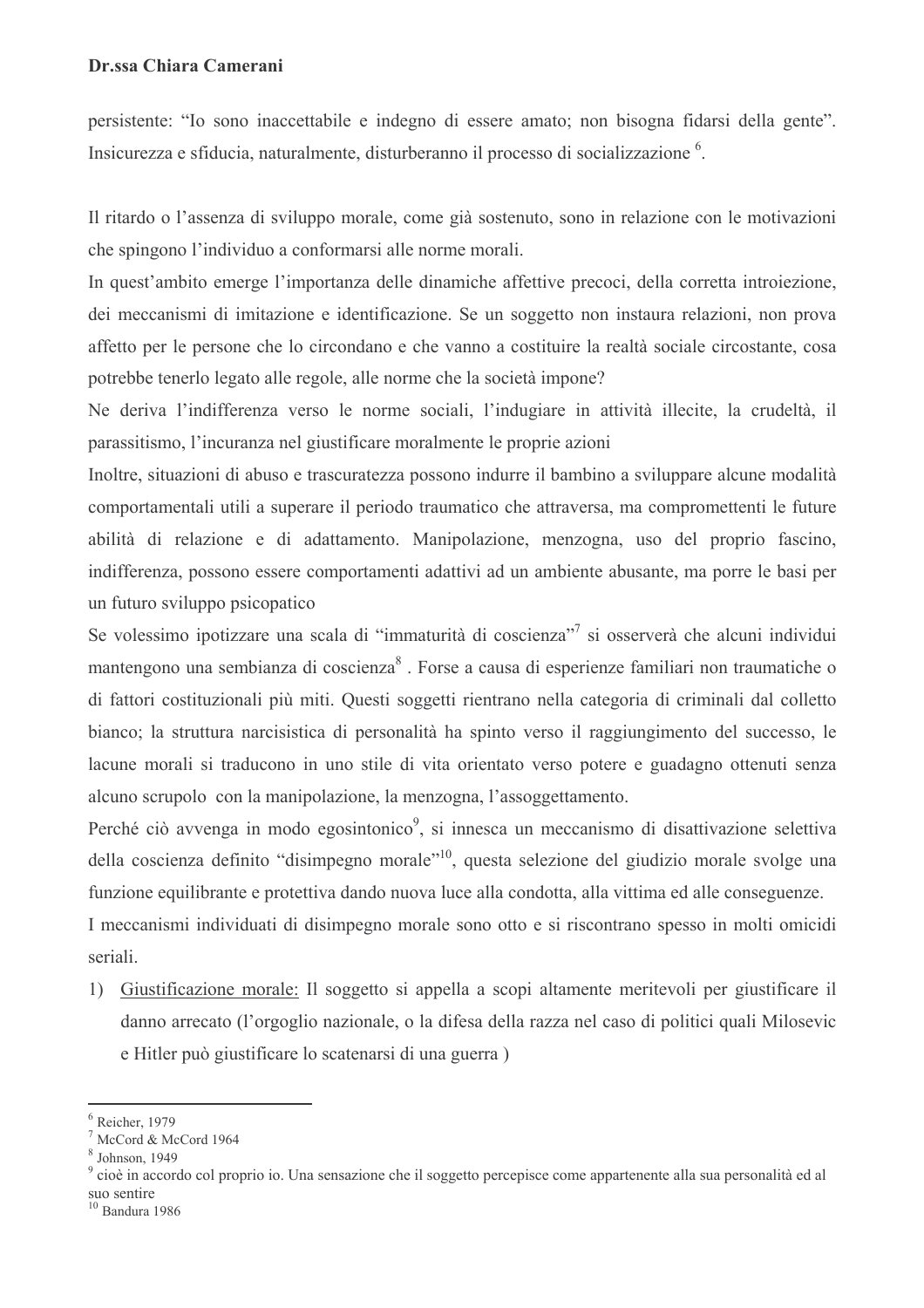- 2) Etichettamento eufemistico: In questo caso la scelta delle parole ingentilisce l'offesa conferendole una maggiore tollerabilità.
- 3) Confronto vantaggioso: il soggetto paragona l'azione riprovevole con altre ancora peggiori in modo che la prima risulti meno grave. (il sk Albert Fish invia ai genitori della piccola vittima, una lettera nella quale sostiene di aver mangiato la bambina e scrive: "...non posso dirvi fino a che punto il suo sederino arrostito fosse tenero e delizioso. Ho impiegato nove giorni a mangiarla tutta. Non l'ho posseduta. E' morta vergine") L'etichettamento ed il confronto riflettono l'attitudine manipolatoria, la loquacità, la capacità di raggiro tipiche del soggetto psicopatico.
- 4) Dislocamenti di responsabilità: su altri, per lo più figure autorevoli, biasimando gli altri, addossando ad essi le proprie colpe (ricordiamo i casi di Charles Manson o Stephen Nash; il serial killer che nel 1950 uccise circa undici persone nella convinzione di doversi vendicare della società che lo aveva rovinato)
- 5) Diffusione di responsabilità: i danni prodotti vengono minimizzati, il soggetto si convince che non sono poi così gravi. (riguardo all'omicidio del piccolo Simone Allegretti, Chiatti dirà: "il bambino piangeva, soffriva e così gli misi una mano sul collo Non volevo ucciderlo...volevo togliergli il dolore, non la vita. Fu così che strinsi...senza pensare che lo stavo uccidendo...".Un altro esempio interessante sono le motivazioni addotte da molti pedofili riguardo l'intento educativo e di iniziazione sessuale legato alle loro attività fra l'altro, a loro dire, apprezzate dai bambini.)
- 6) Deumanizzazione della vittima: la vittima perde ogni connotazione umana, perciò viene meno l'empatia e la solidarietà verso di essa (si veda il caso di Giancarlo Giudice, il serial killer che tra il 1983 e il 1986 uccise in Piemonte nove prostitute e si giustificò con i periti svalutando le vittime, usando il turpiloguio nei loro confronti e affermando di voler fare pulizia. Spesso comunque il rituale dell'assassino seriale ha lo scopo di svalutare e dissacrare la vittima)
- 7) Attribuzione di colpa : la colpa di quanto avviene è attribuita alla vittima che si è "cercata" l'offesa perciò ne diviene responsabile (afferma Patrick Byrne "pensavo di terrorizzare tutte le donne. Volevo farla pagare a tutte per avermi provocato questa forma di tensione nervosa con *il loro sesso"*)

Le predisposizioni (socializzazione, controllo emotivo...) sopra citate sono parte del processo evolutivo e, benché innate, vanno esercitate nel contesto del rapporto bambino-genitore. Le emozioni positive sembrano più vulnerabili alle variazioni dell'esperienza rispetto alle negative e